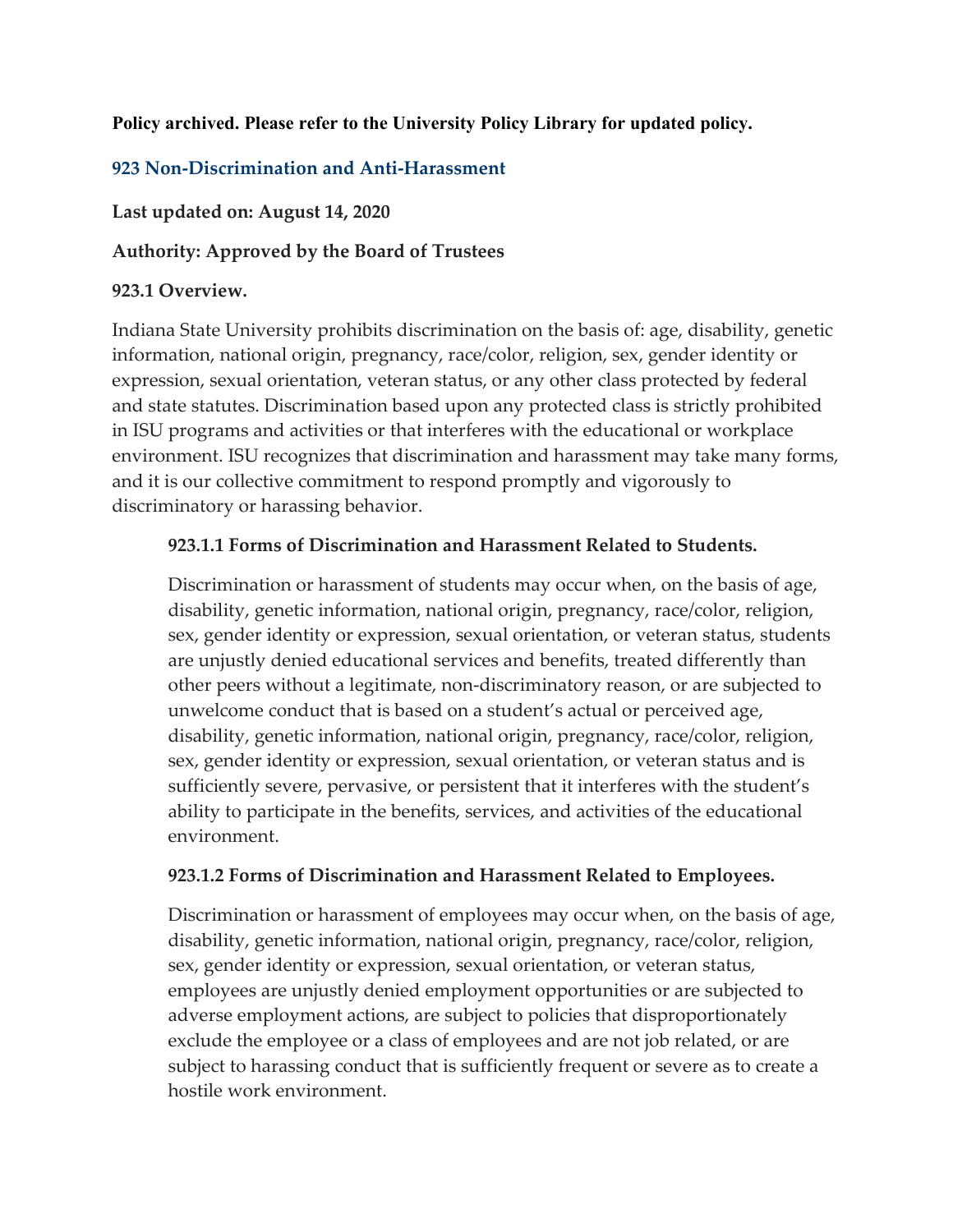### **923.1.3 Sexual Harassment in the Educational Environment.**

Sexual harassment is a form of sex discrimination that is prohibited by ISU's policy and state and federal law. The Department of Education has adopted regulations that specifically define sexual harassment under Title IX of the Education Amendments of 1972. Sexual harassment in the educational environment occurs if the conduct occurs on ISU's campus or where ISU exercises substantial control over the educational environment.

A person engages in sexual harassment in the educational environment when

1) The person is an employee, including a student employee, and conditions educational benefits on participation in unwelcome sexual conduct (i.e., quid pro quo);

2) The person commits unwelcome conduct of a sexual nature that a reasonable person would determine is so severe, pervasive, and objectively offensive that it effectively denies a person equal access to the educational institution's education program or activity; or

3) The person commits sexual assault, dating violence, domestic violence, or stalking.

(a) Sexual assault is defined as any sexual act directed against another person, without consent of the victim, including instances where the victim is incapable of giving consent. Specific examples of sexual assault include rape, fondling, incest, and statutory rape.

Rape is the penetration, no matter how slight, of the vagina or anus, with any body part or object, or oral penetration by a sex organ of another person, without the consent of the victim. This offense includes the rape of a person of any gender.

Fondling is the touching of the private body parts of another person for the purpose of sexual gratification, without the consent of the victim, including instances where the victim is incapable of giving consent because of their age or because of their temporary or permanent mental incapacity.

Incest is sexual intercourse between persons who are related to each other within the degrees wherein marriage is prohibited by law.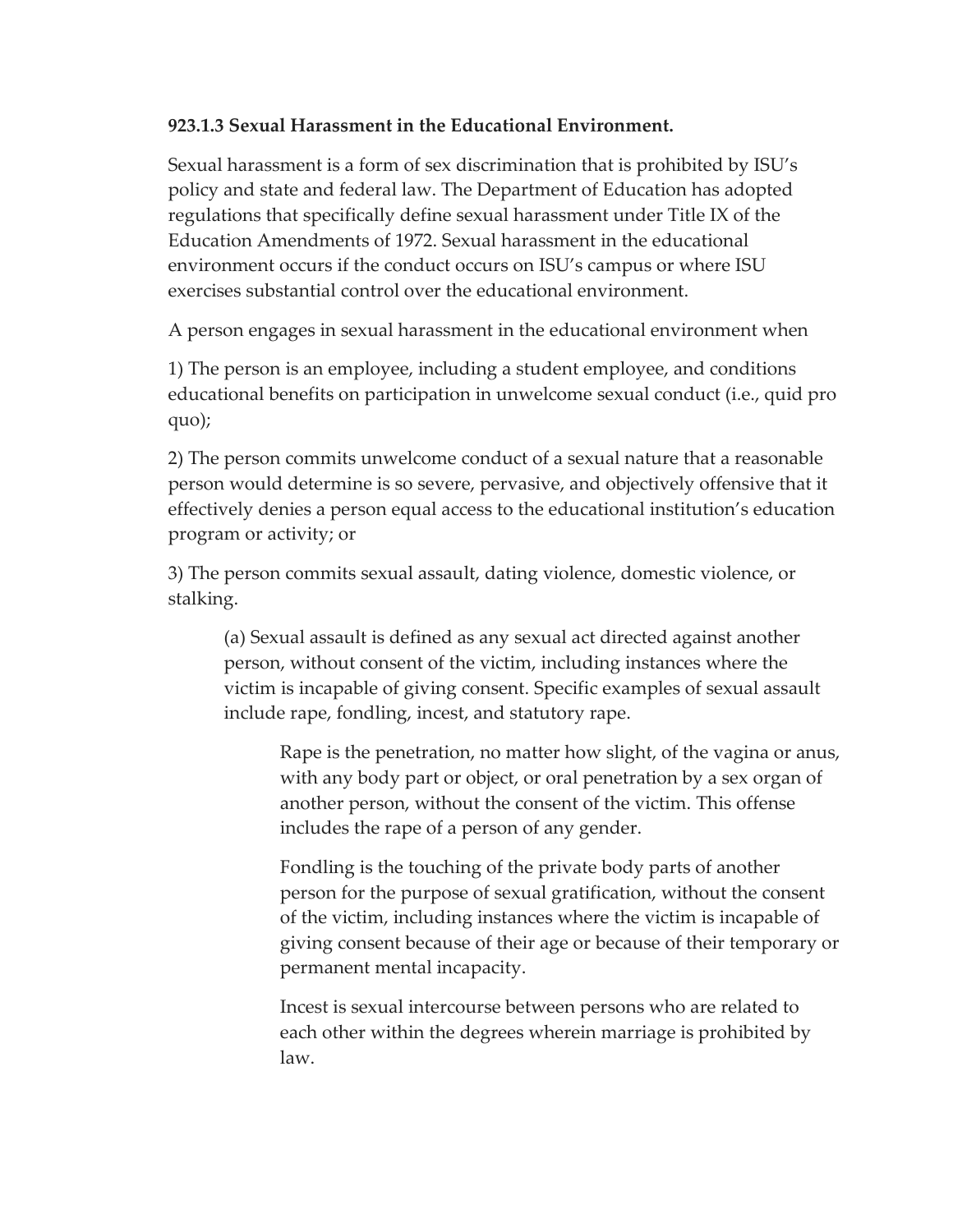Statutory Rape is sexual intercourse with a person who is under the statutory age of consent.

(b) Dating violence is defined as violence committed by a person who is or has been in a social relationship of a romantic or intimate nature with the victim. The existence of such a relationship shall be determined based on the reporting party's statement and with consideration of the length of the relationship, the type of relationship, and the frequency of interaction between the persons involved in the relationship. For the purposes of this definition, dating violence includes, but is not limited to, sexual or physical abuse or the threat of such abuse.

(c) Domestic violence is defined as a felony or misdemeanor crime of violence committed by (i) a current or former spouse or intimate partner of the victim; (ii) a person with whom the victim shares a child in common; (iii) a person who is cohabitating with, or has cohabitated with, the victim as a spouse or intimate partner; (iv) a person similarly situated to a spouse of the victim under the domestic or family violence laws of the jurisdiction in which the crime of violence occurred; (v) any other person against an adult or youth victim who is protected from that person's acts under the domestic or family violence laws of the state of Indiana.

(d) Stalking is defined as engaging in a course of conduct directed at a specific person that would cause a reasonable person to (i) fear for the person's safety or the safety of others or (ii) suffer substantial emotional distress.

For the purposes of this definition, course of conduct means two or more acts, including, but not limited to, acts in which the stalker directly, indirectly, or through third parties, by any action, method, device, or means, follows, monitors, observes, surveils, threatens, or communicates to or about a person, or interferes with a person's property.

Reasonable person means a reasonable person under similar circumstances and with similar identities to the victim.

Substantial emotional distress means significant mental suffering or anguish that may, but does not necessarily, require medical or other professional treatment or counseling.

(e) Consent is defined as a knowing, voluntary, and clear mutual agreement to engage in sexual activity. Consent must be freely and actively given, and communicated by clearly and mutually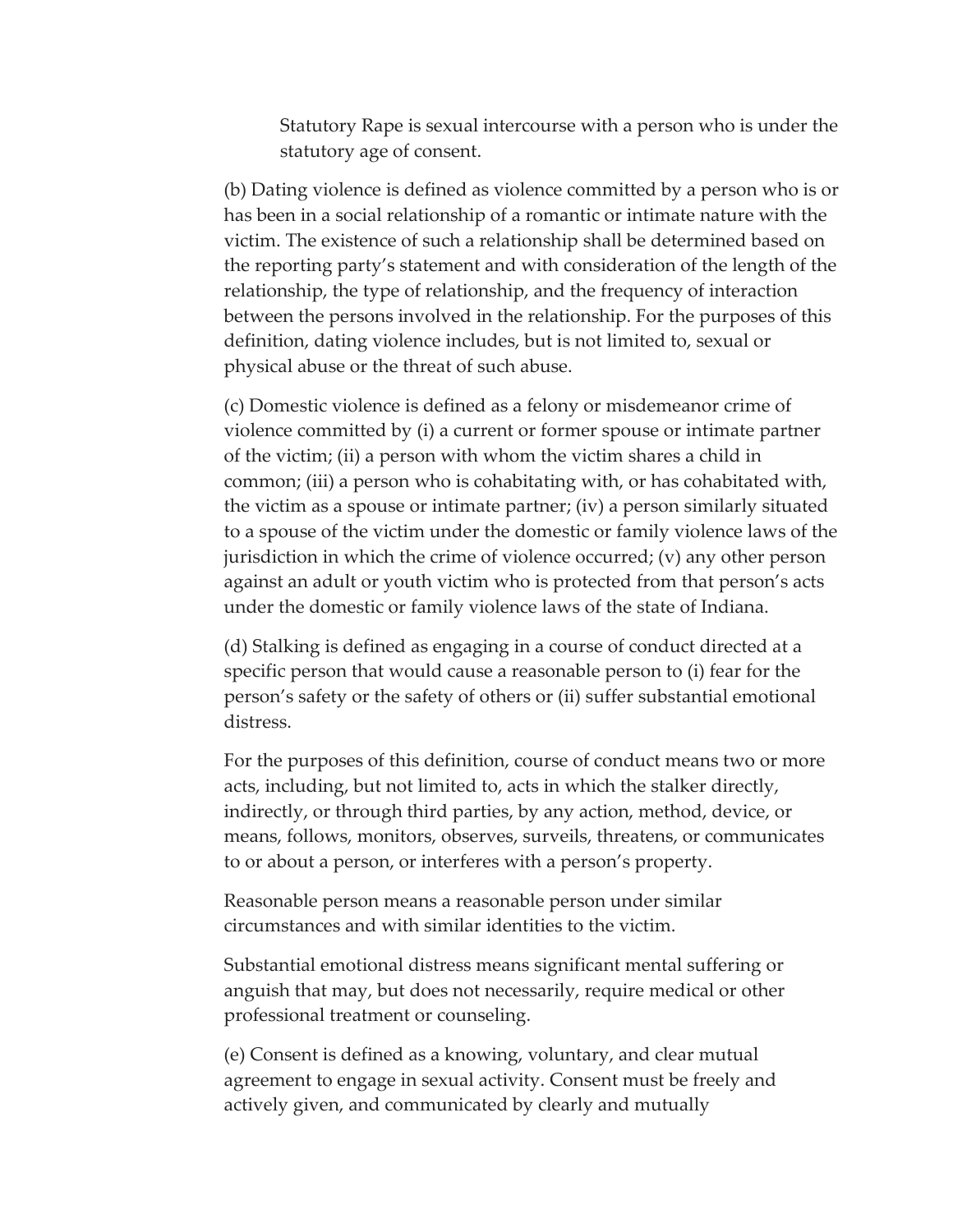understandable words or actions to participate in each form of sexual activity. Consent may be withdrawn at any time. Consent to some sexual contact cannot be presumed to be consent for other sexual activity including previous consent or the existence of a current or previous relationship. Silence or the absence of resistance is not the same as consent. Lack of consent means:

a. The person has not given consent; or

b. The person is incapable of giving consent because of mental, developmental, or physical disability; or

c. Force is used or threatened; or

d. The person is incapable of giving consent as a result of judgmentinhibiting intoxication without regard to the intoxicant; or

e. The person is not sufficiently conscious to provide consent; or

f. The person is not old enough to give consent. In Indiana, any person who has reason to believe that a child is a victim of child abuse or neglect has a duty to make a report to Child Protective Services or to the police.

## **923.1.4 Sexual Harassment in the Employment Environment.**

Sexual harassment also refers to the unwelcome imposition of sexual attention often in the context of a relationship of unequal power. Sexual harassment in the employment context is conduct experienced or engaged in by an employee that is sexual in nature and which has the effect of unreasonably interfering with another person's work or educational performance, or which creates an intimidating, hostile, or abusive environment. It can include unwelcome sexual advances, requests for sexual favors, physical conduct and other verbal or physical conduct of a sexual nature.

## **923.1.5 Other Harassing, Intimidating, or Physically Abusive Conduct.**

Conduct that seeks to intimidate or harass or constitutes unwelcome or abusive physical contact but is not discriminatory is also prohibited by [Policy 410 Code](https://web.archive.org/web/20210418035216/https:/www.indstate.edu/policy-library/code-student-conduct)  [of Student Conduct,](https://web.archive.org/web/20210418035216/https:/www.indstate.edu/policy-library/code-student-conduct) [Policy 502 Prohibition on Hostile or Intimidating Workplace](https://web.archive.org/web/20210418035216/https:/www.indstate.edu/policy-library/prohibition-hostile-or-intimidating-workplace-behavior)  [Behavior](https://web.archive.org/web/20210418035216/https:/www.indstate.edu/policy-library/prohibition-hostile-or-intimidating-workplace-behavior) and other ISU policies as may be adopted from time to time.

## **923.2 Commitment to Freedom of Expression and Academic Freedom.**

ISU values the principles of freedom of expression and academic freedom, even when speech or academic discourse is uncomfortable and challenging. However, speech that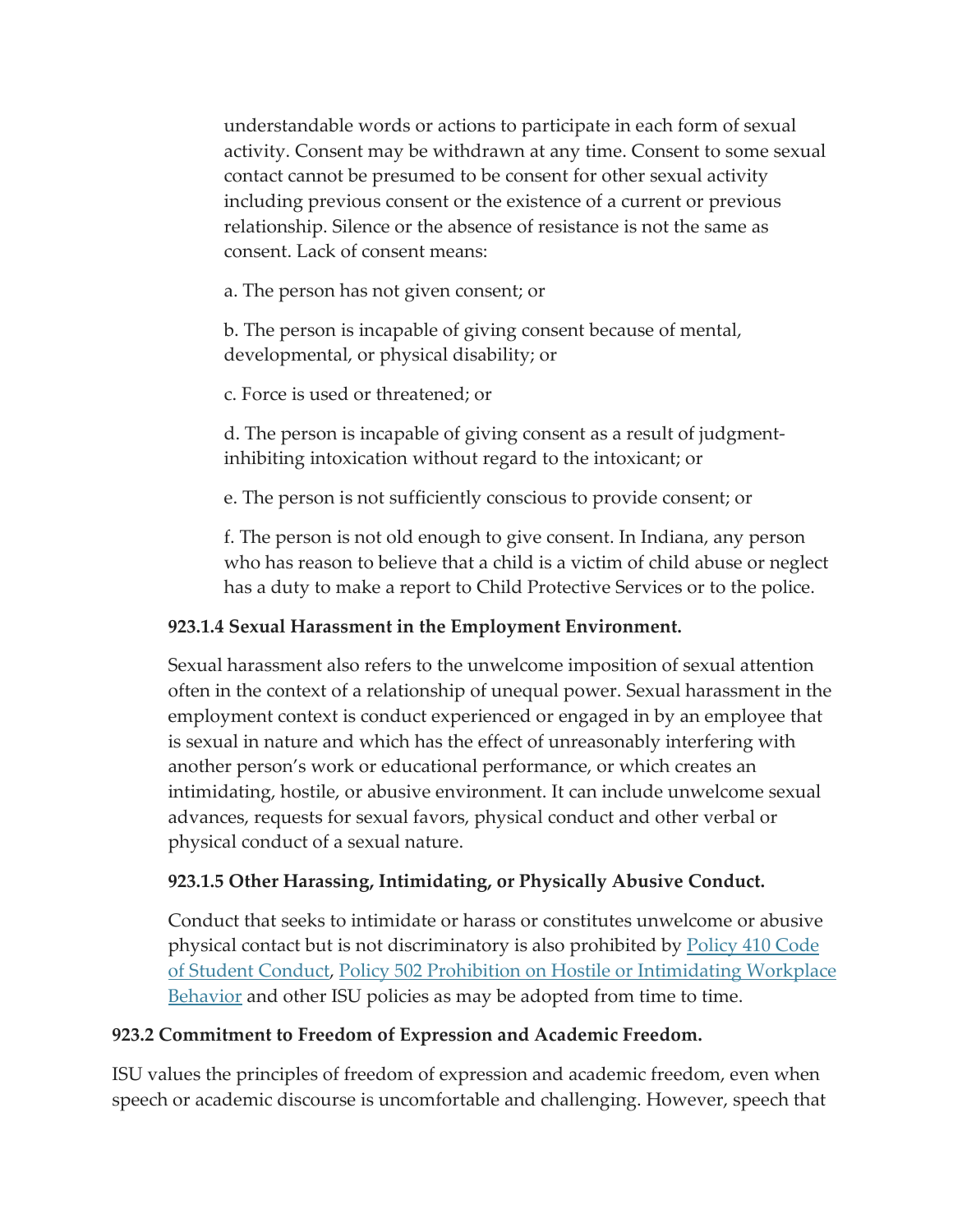is discriminatory and harassing is not protected and will be subject to investigation and possible disciplinary action.

# **923.3 Reporting Discrimination and Harassment.**

All ISU employees are expected to report discrimination and harassment to the Equal Opportunity and Title IX Office. Those individuals who act in a supervisory capacity or who serve as faculty/staff advisors to ISU student organizations should be especially mindful of the obligation to report discrimination and harassment promptly. Reports of discrimination or harassment should be directed to:

Equal Opportunity and Title IX Office Rankin Hall, Room 426 Indiana State University Terre Haute, Indiana 47809 (812) 237-8954 [ISU-equalopportunity-titleix@mail.indstate.edu](https://web.archive.org/web/20210418035216/http:/indstate.edu/)

[https://cm.maxient.com/reportingform.php?IndianaStateUniv&layout\\_id=10](https://web.archive.org/web/20210418035216/https:/cm.maxient.com/reportingform.php?IndianaStateUniv&layout_id=10)

# **922.3.1 Confidential Reporting.**

ISU has designated certain employees to be confidential resources to students and employees. These confidential resources may be found on the Equal Opportunity and Title IX website.

# **923.3.2 Supportive Measures.**

Upon receipt of a report of discrimination or harassment, the Director of Equal Opportunity/Title IX Coordinator may provide supportive measures to either party. In the event an employee is the respondent, the Director of Equal Opportunity/Title IX Coordinator will consult with the vice president of the area in which the respondent is employed about supportive measures that may impact the respondent.

# **923.4 Review of Reports of Discrimination and Harassment; Filing of Complaints.**

ISU has designated the Equal Opportunity and Title IX Office to review all reports of discrimination and harassment. Upon receipt of a report and after consultation with the individual who allegedly experienced the discrimination, the Director of Equal Opportunity/ Title IX Coordinator will make a determination about whether or not the allegations sufficiently allege discrimination. If so, a formal complaint will be filed by the individual or the Director of Equal Opportunity/Title IX Coordinator and an investigation will begin. The Director of Equal Opportunity/Title IX Coordinator is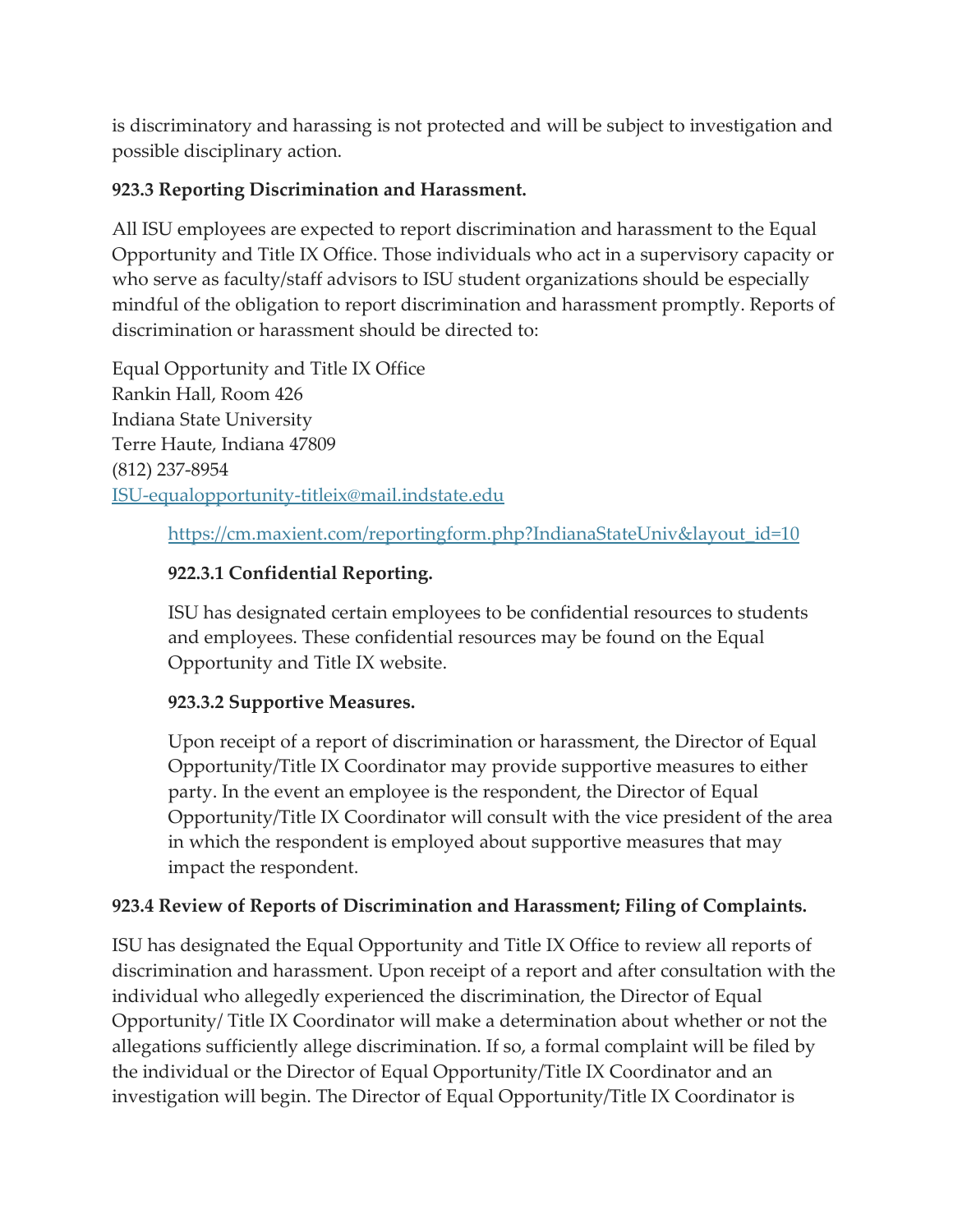responsible for conducting the investigation or assigning an investigator to investigate the complaint of discrimination.

# **923.4.1 Reports of Other Misconduct.**

Reports of misconduct other than discrimination will be referred by the investigator to the Office of Human Resources for Staff, the appropriate Dean for faculty, or the Office of Student Conduct and Integrity for students, including student employees.

# **923.5 Mediation.**

If both the complainant and respondent agree, reports of discrimination may be referred to a university mediator. Investigators will not engage in or participate in mediation between the parties. Even if mediation is pursued, the Director of Equal Opportunity and Title IX Coordinator may make the determination to continue an investigation if the conduct alleged is egregious or if the Director of Equal Opportunity and Title IX Coordinator, upon consultation with the appropriate Cabinet Member, believes there is a continued threat to the educational or workplace environment.

# **923.6 Investigation Procedures; Guiding Principles.**

The Director of Equal Opportunity/Title IX Coordinator will publish investigation procedures, approved by the President, for all investigations of discriminatory conduct, including sexual harassment. When substantive changes to the procedures are proposed, the Director of Equal Opportunity/ Title IX Coordinator or the General Counsel will consult with the officers of the shared governance units about the proposed changes.

The Investigation Procedures will comply with the Guiding Principles for the investigation of discriminatory behavior set forth below:

- 1. The Investigator will remain fair, objective, and impartial throughout the investigation process and will not have a conflict of interest or bias.
- 2. ISU will ensure that the Title IX Coordinator, investigators, decision-makers, and any individual who facilitates mediation will receive appropriate training.
- 3. The investigator will provide sufficient notice to the respondent and appropriate time to prepare a response before an interview, consistent with the Investigation Procedures.
- 4. The Director of Equal Opportunity/Title IX Coordinator, in consultation with appropriate university officials, may remove a student respondent from an education program or activity, including student employment, on an emergency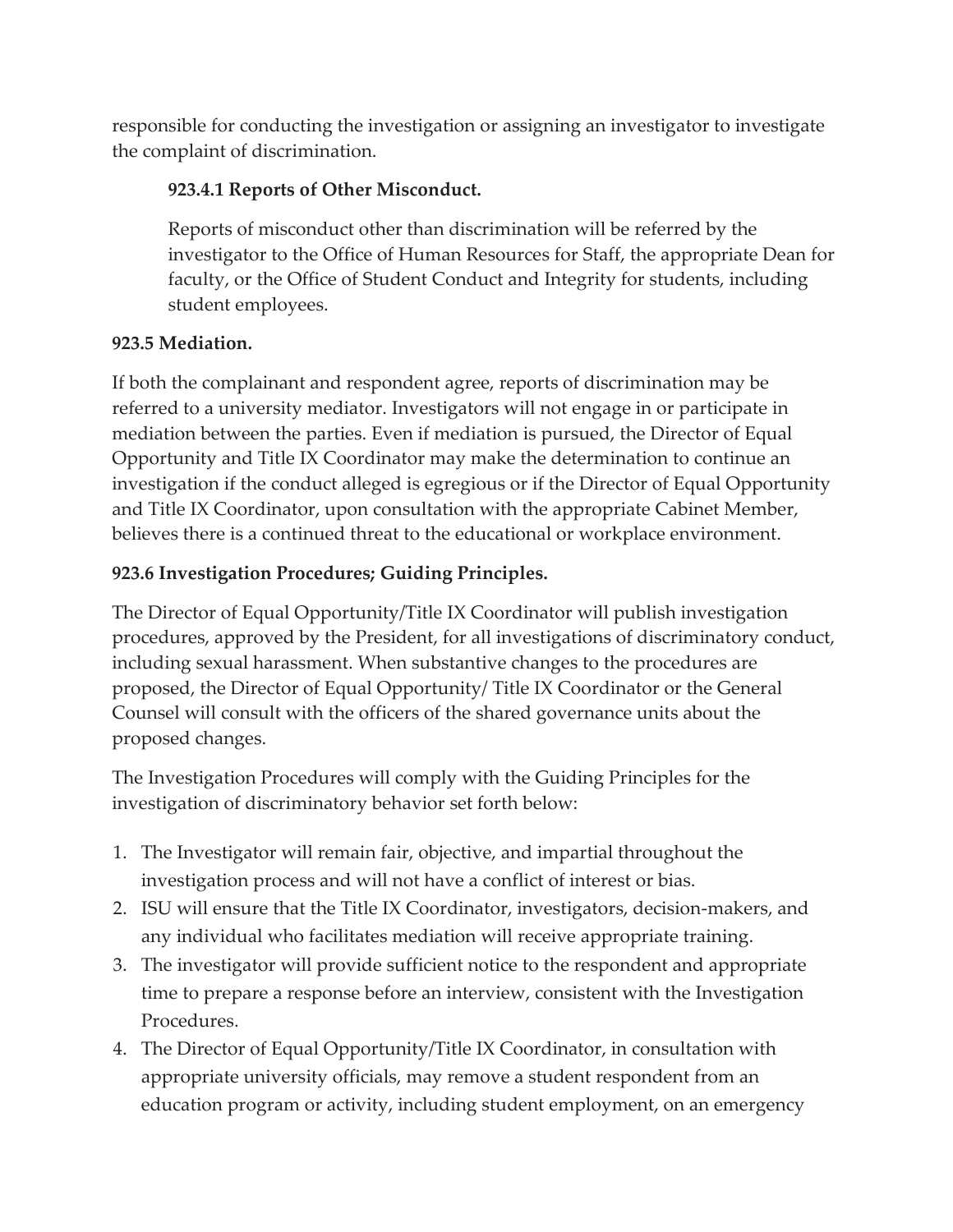basis if ISU determines that an immediate threat to the physical health or safety of any student, faculty member, staff member or visitor exists arising from the allegations of sexual harassment. The respondent will be given notice and an opportunity to challenge the decision immediately following removal.

- 5. Non-student employees may be reassigned consistent with **[Policy 501 Principles of](https://web.archive.org/web/20210418035216/https:/www.indstate.edu/policy-library/faculty-and-staff-principles-conduct)  [Conduct for Faculty and Staff, Section 501.2 Extraordinary Action.](https://web.archive.org/web/20210418035216/https:/www.indstate.edu/policy-library/faculty-and-staff-principles-conduct)**
- 6. The respondent will not be presumed responsible for the alleged conduct until a determination regarding responsibility is made at the conclusion of the adjudication process.
- 7. ISU, not the complainant or respondent, is responsible for gathering information sufficient to reach a determination that respondent violated the policy.
- 8. Complainants and respondents will have an equal opportunity to have a support person or advisor present at interviews, consistent with the Investigation Procedures.
- 9. Complainants and respondents will have an equal opportunity to present witnesses, including fact and expert witnesses, and other evidence, consistent with the Investigation Procedures.
- 10. Complainants and respondents will have an equal opportunity to inspect and review any evidence obtained as part of the investigation that is directly related to the allegations in the formal complaint, consistent with the Investigation Procedures.
- 11. The investigation and determination will be completed reasonably promptly.
- 12. The investigator will produce a report that will be available to both complainant and respondent in a manner consistent with the Investigation Procedures.

### **923.7 Standard of Evidence.**

The standard of evidence in all discrimination matters is preponderance of evidence. The investigator/hearing officer will determine whether it is more likely than not that the respondent violated this policy.

### **923.8 Determinations of Discriminatory Behavior**

### **923.8.1 Determinations of Discriminatory Behavior (Non-Sexual Harassment).**

In all investigations except allegations of sexual harassment, the assigned investigator will make a determination about whether or not it is more likely than not that discrimination or harassment prohibited by this policy has occurred. The final investigation report, including the determination, will be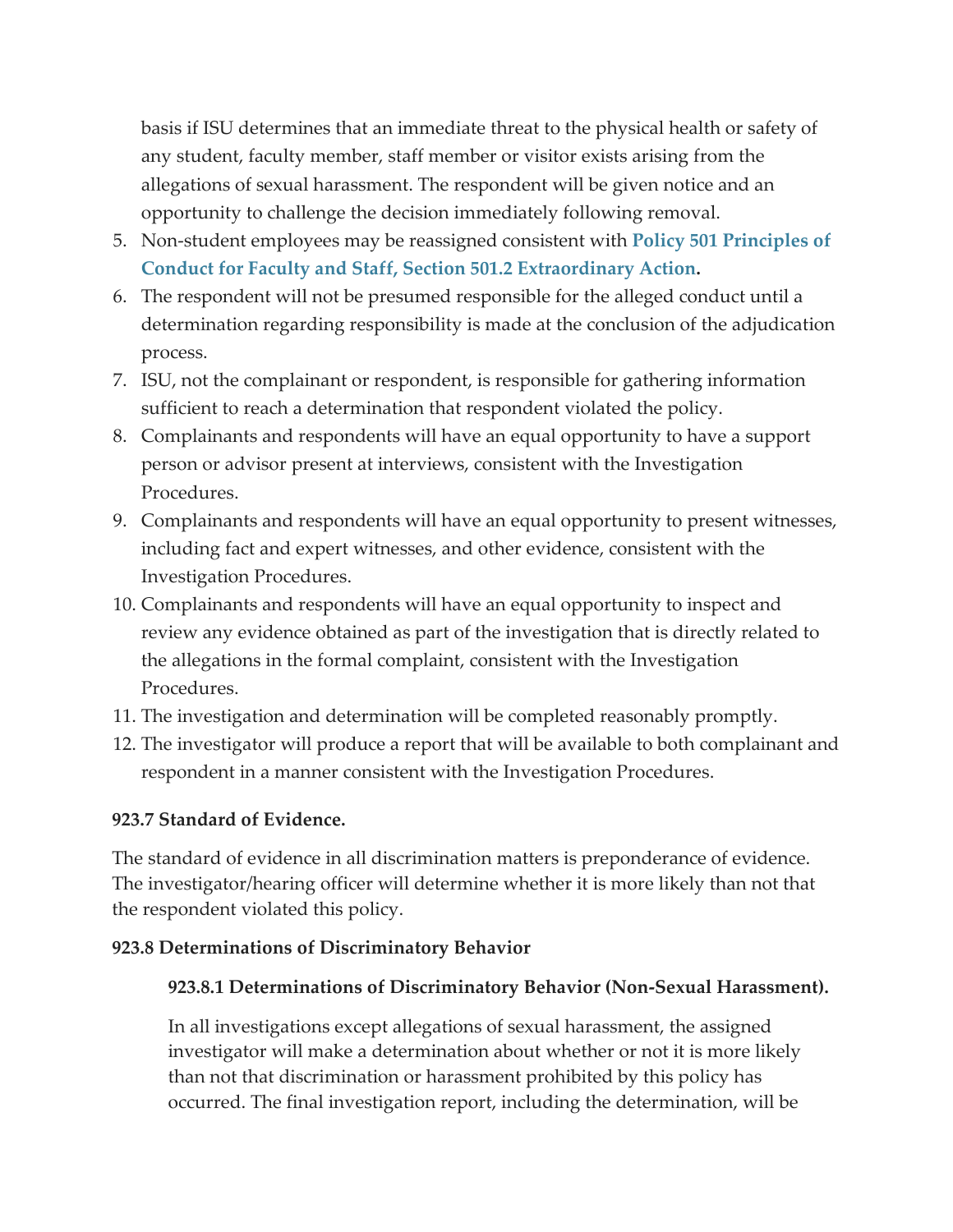provided to the appropriate Cabinet Member(s). The Cabinet Member to whom the Respondent reports will make a determination about disciplinary action or sanctions, if warranted. The appropriate Cabinet Member may take disciplinary action against a respondent based on the contents of the investigation report and the determination of discrimination.

## **923.8.2 Other Misconduct.**

In cases where the final investigation report identifies misconduct other than discriminatory conduct, the Cabinet member may refer the matter for further review or take disciplinary action based on the contents of the investigation report. All such disciplinary action will be consistent with ISU policy.

# **923.8.3 Determinations of Sexual Harassment.**

Sexual harassment investigations will be adjudicated by a hearing officer, after a live hearing. The hearing will be guided by the guiding principles set forth in 923.6 and conducted in accordance with Sexual Harassment Hearing Procedures approved by the President. The Hearing Officer will make the determination about whether or not it is more likely than not that the respondent engaged in either sexual harassment in the educational environment, as defined by Section 923.1.3, or sexual harassment in the employment environment, as defined in 923.1.4.

# **922.8.3.1 Disciplinary Outcomes in Sexual Harassment Determinations.**

If the hearing officer determines that the respondent engaged in sexual harassment, federal law requires the hearing officer to determine disciplinary outcomes. Disciplinary outcomes for students may include, but are not limited to, a conduct warning, conduct probation, mandated assessments, educational requirements, and/or temporary or permanent separation from Indiana State University in accordance with the Code of Student Conduct. Disciplinary outcomes for faculty and staff will be consistent with University policies and procedures related to employee discipline.

# **923.8.4 Allegations of more than one form of discrimination.**

If more than one form of discrimination is alleged, the investigator will make the determination about non-sexual harassment discrimination.

# **923.8.5 Hearing Procedures; Guiding Principles.**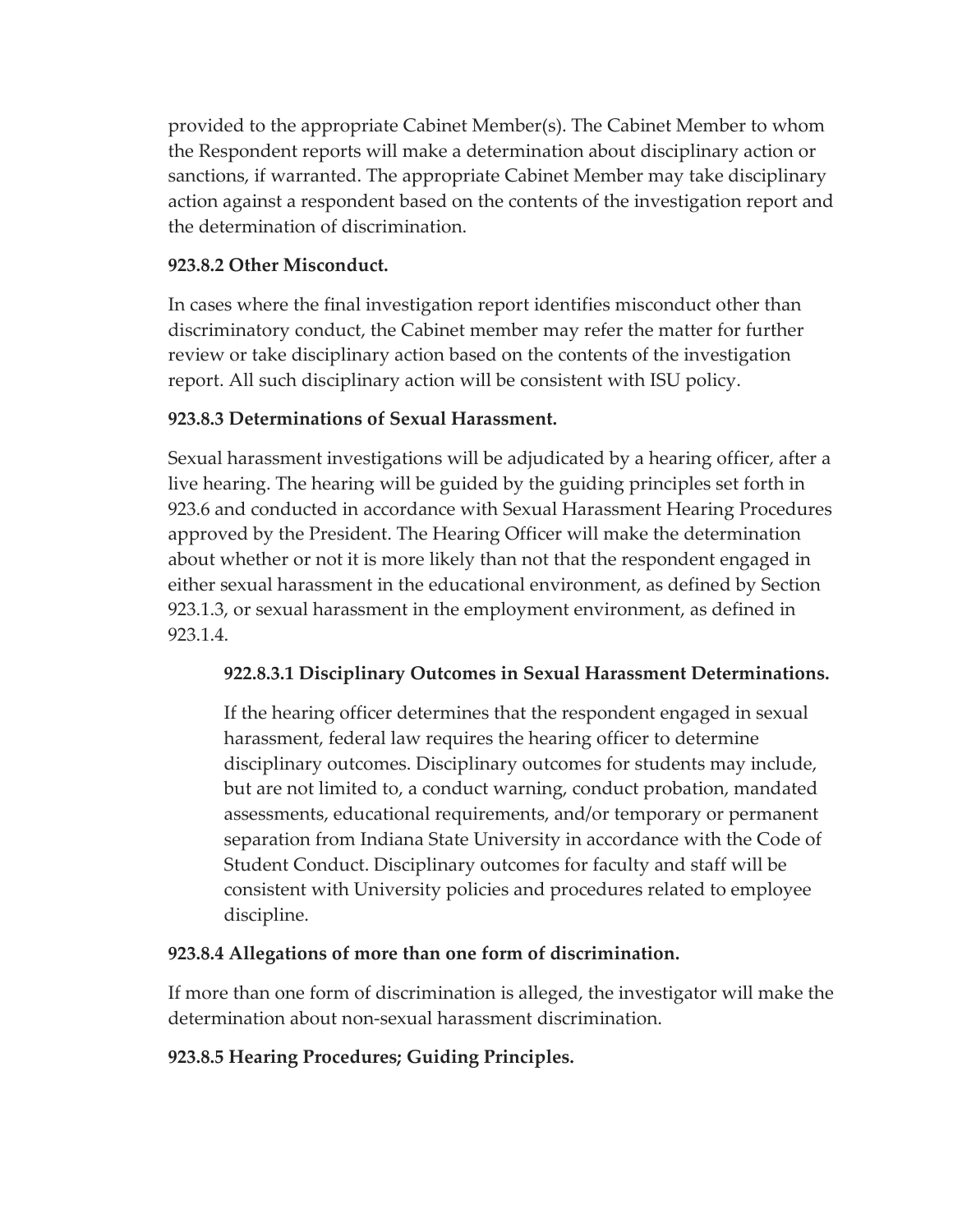The Director of Equal Opportunity/Title IX Coordinator will publish hearing procedures, approved by the President, for all investigations of discriminatory conduct, including sexual harassment. When substantive changes to the procedures are proposed, the Director of Equal Opportunity/Title IX Coordinator or the General Counsel will consult with the officers of the shared governance units about the proposed changes.

The Hearing Procedures will comply with the Guiding Principles for hearings involving allegations of sexual harassment

1**.** The Hearing Officer will remain fair, objective, and impartial throughout the investigation process and will not have a conflict of interest or bias.

2. ISU will ensure that the Hearing Officer and Advisors provided by ISU will receive appropriate training.

3. All complainants and respondents will be entitled to have an Advisor present during the hearing, and the Advisor will have the opportunity to question witnesses, the investigator, and the other party. Complainant and respondent may choose the Advisor or, at the request of the complainant or respondent, ISU will provide the Advisor. No party will be allowed to ask questions of any witness, the investigator, or the other party.

4. All complainants and respondents will be entitled to have a support person, subject to the Hearing Procedures.

5. The hearing may, at the request of any party, be conducted in separate areas, and connected to the hearing using technology resources.

6. The respondent will not be presumed responsible for the alleged conduct until a determination regarding responsibility is made at the conclusion of the hearing process.

7. Complainants and respondents will have an equal opportunity to present information to the Hearing Officer, consistent with the Hearing Procedures.

923.8.6 Notification to Complainant and Respondent. In all investigations of discriminatory conduct, both the complainant and the respondent will be notified in writing of the determination and, where appropriate, the disciplinary outcome.

## **923.9 Appeal.**

Either party may appeal the determination to the President on the following grounds: